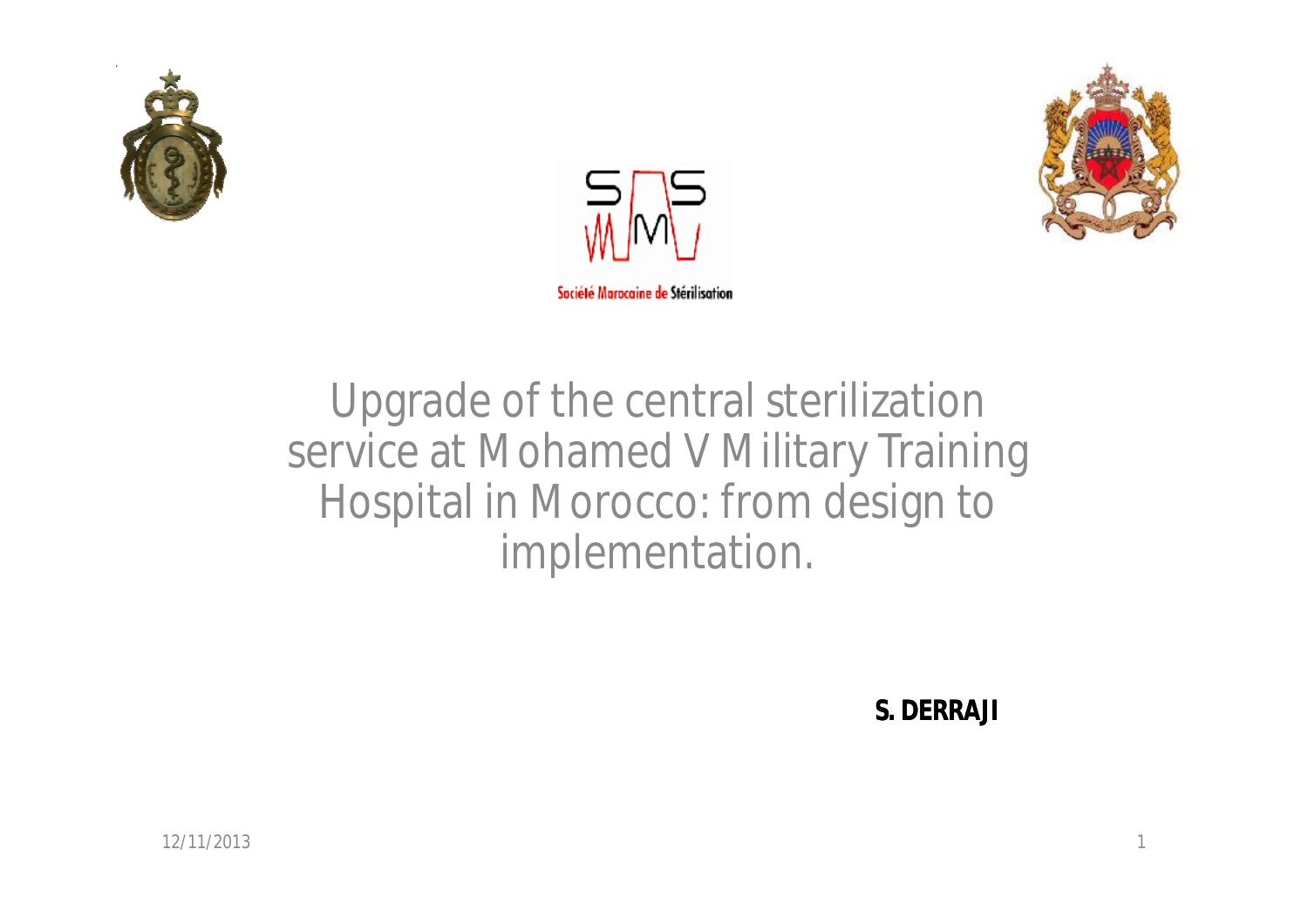### **I- Introduction**

**II- Central sterilization service of HMIM V of Rabat : Organization & Mission .**

**III- Central sterilization service of HMIM V of Rabat upgrade: Design & Implementation.**

- **- Pretreatment Area**
- **- Washing Area**
- **- Packaging Area**
- **- Delivery & Storage Area**
- **- Control & Tracking equipement**

**IV- Conclusions**

**WFHSS-DAS Congress. from 6 to 9 November 2013 in Antalya, Turkey.**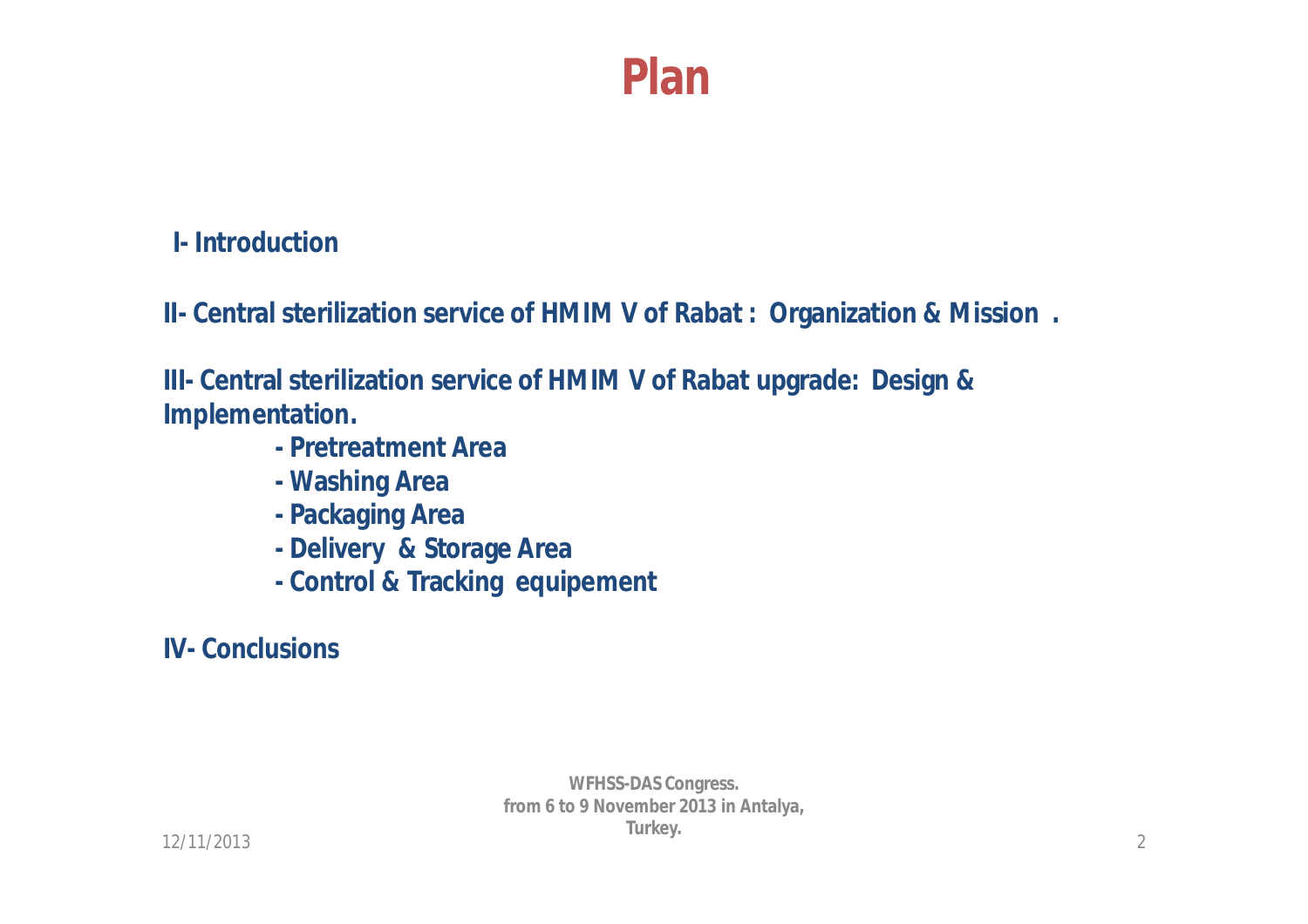## **Introduction**

- Context: structure dating from the 90s
- Instruction # University hospital
- Central sterilization service of HMIM V of Rabat V # model site
- Development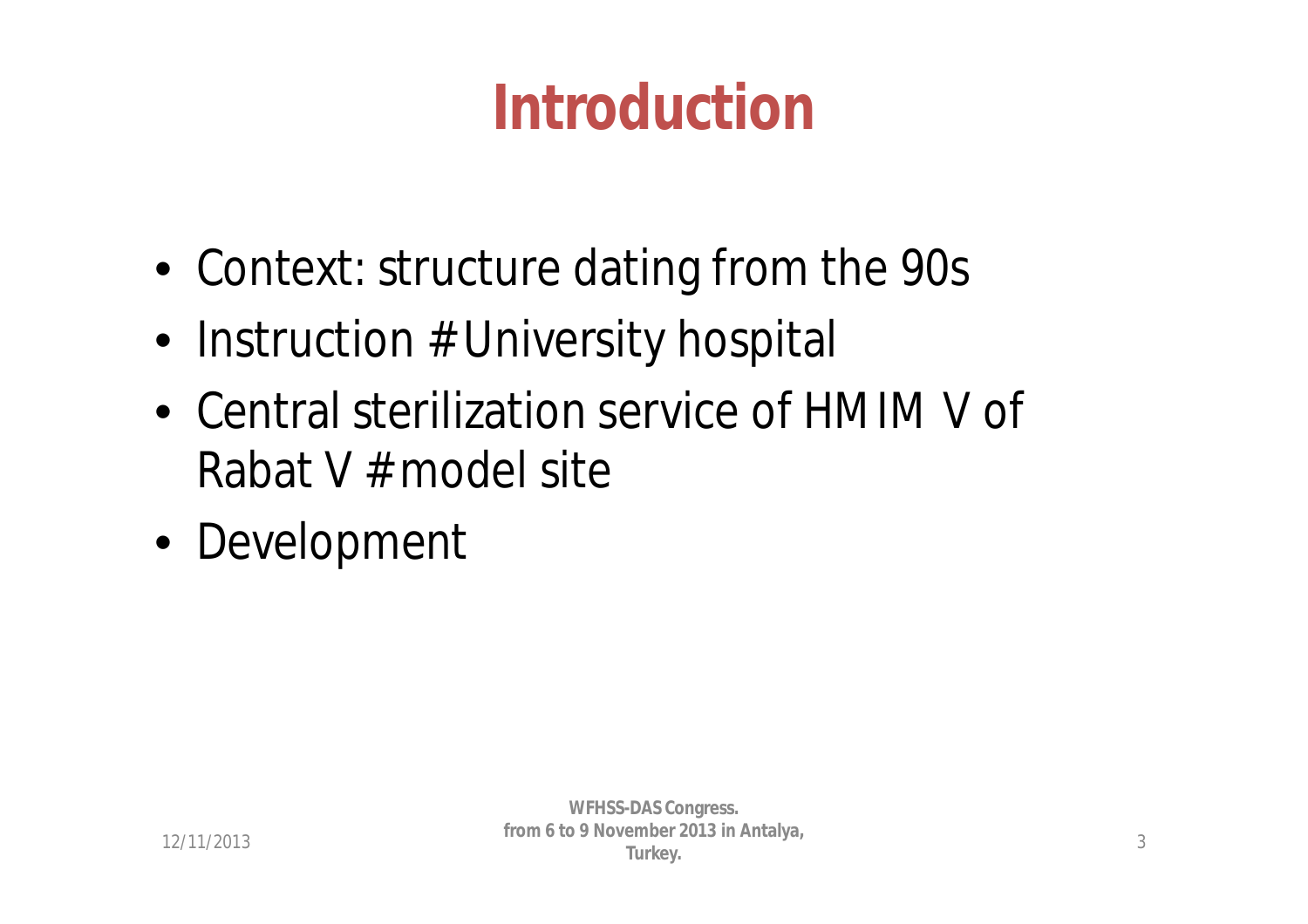### **Central sterilization service of HMIM V : Organization & Mission**

**WFHSS-DAS Congress. from 6 to 9 November 2013 in Antalya, Turkey.**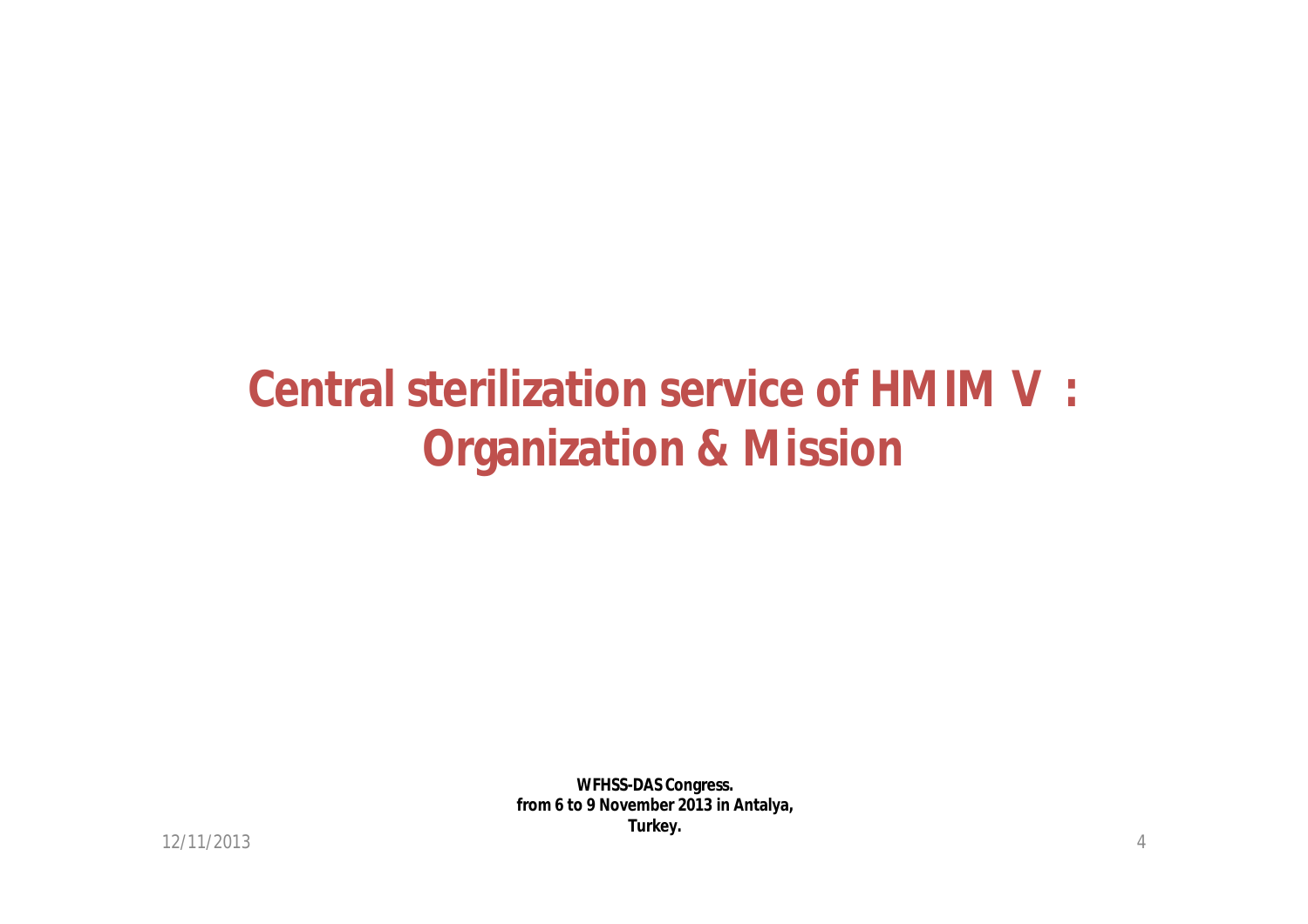#### **Hôpital Militaire d'Instruction Mohammed V Rabat**



**Inauguration** : 10th of July 1999 **Superficie** : 25 hk **Capacity** : 750 beds **Headcount** : More than 543 health executive

More than 1365 paramedical executive More than 503 support staff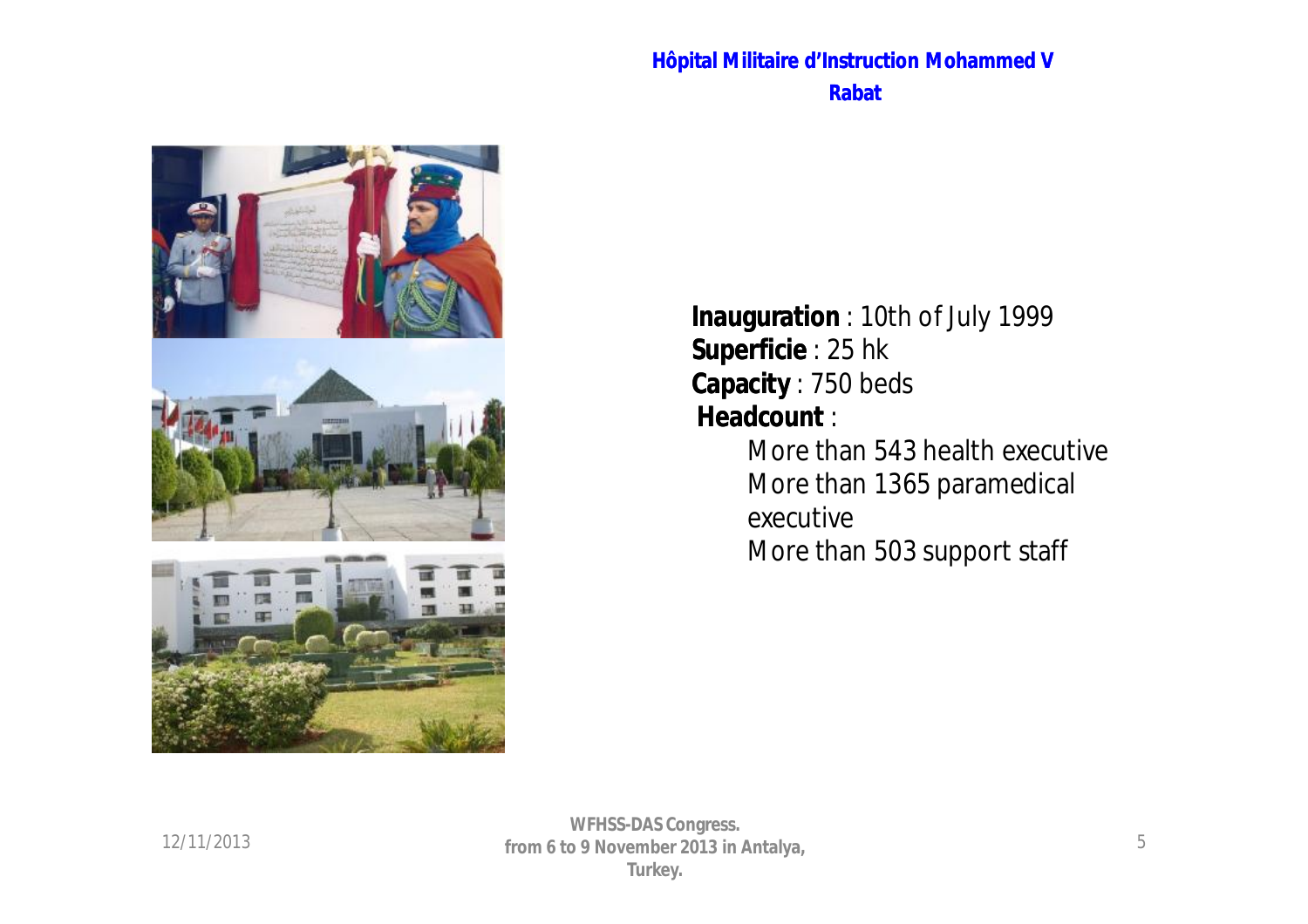#### **Central sterilization service of HMIM V : Organization & Mission**



**WFHSS-DAS Congress. from 6 to 9 November 2013 in Antalya, Turkey.**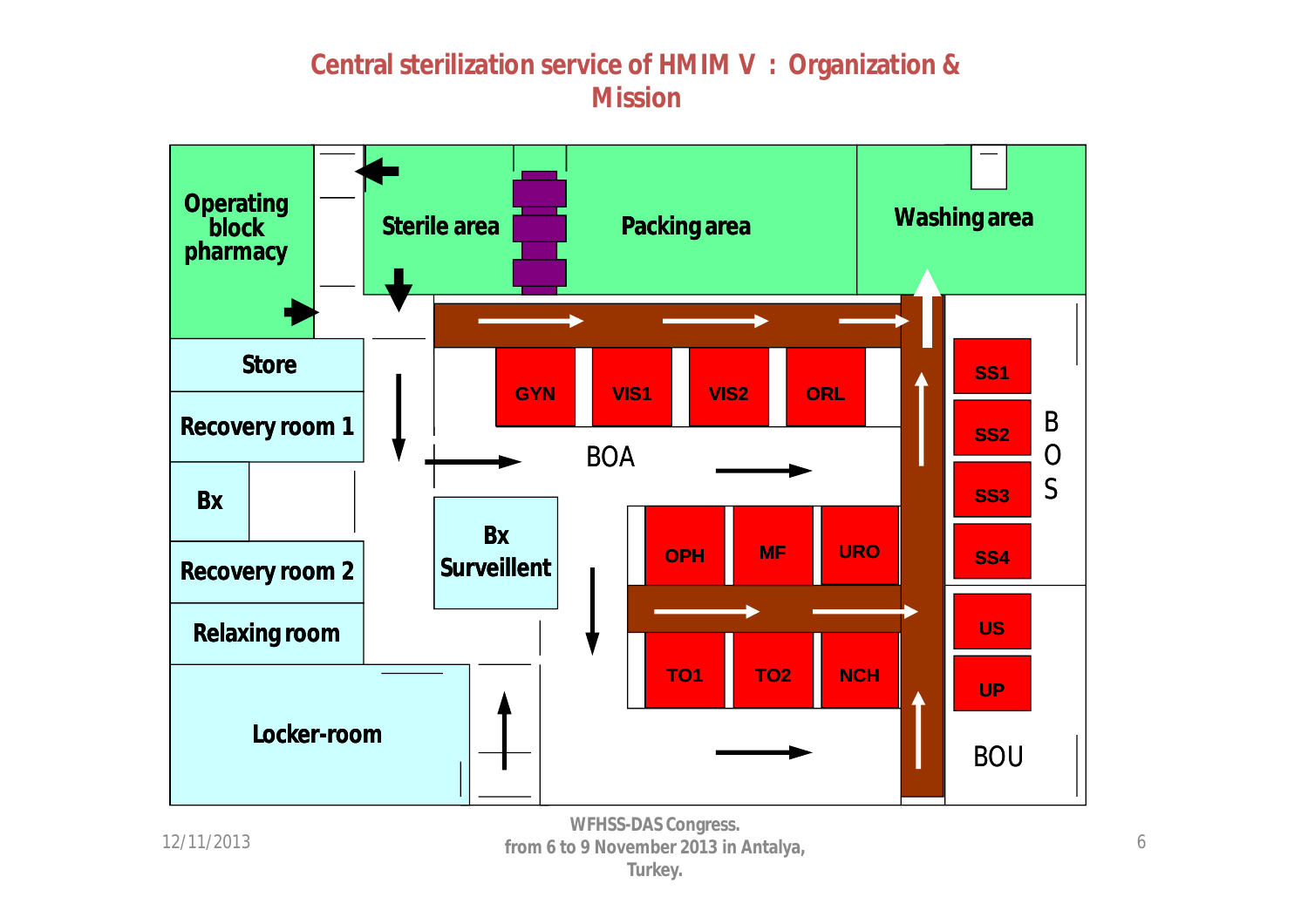### **Central sterilization service of HMIM V : Organization & Mission**

- Reusable Medical Device sterilization
- Medical and surgical equipment managing
- Pharmacy management of Central Surgical Unit
- Managing & Tracking of implentables Medical Devices
- Sanitary of Central Surgical Unit
- Training staff
- The research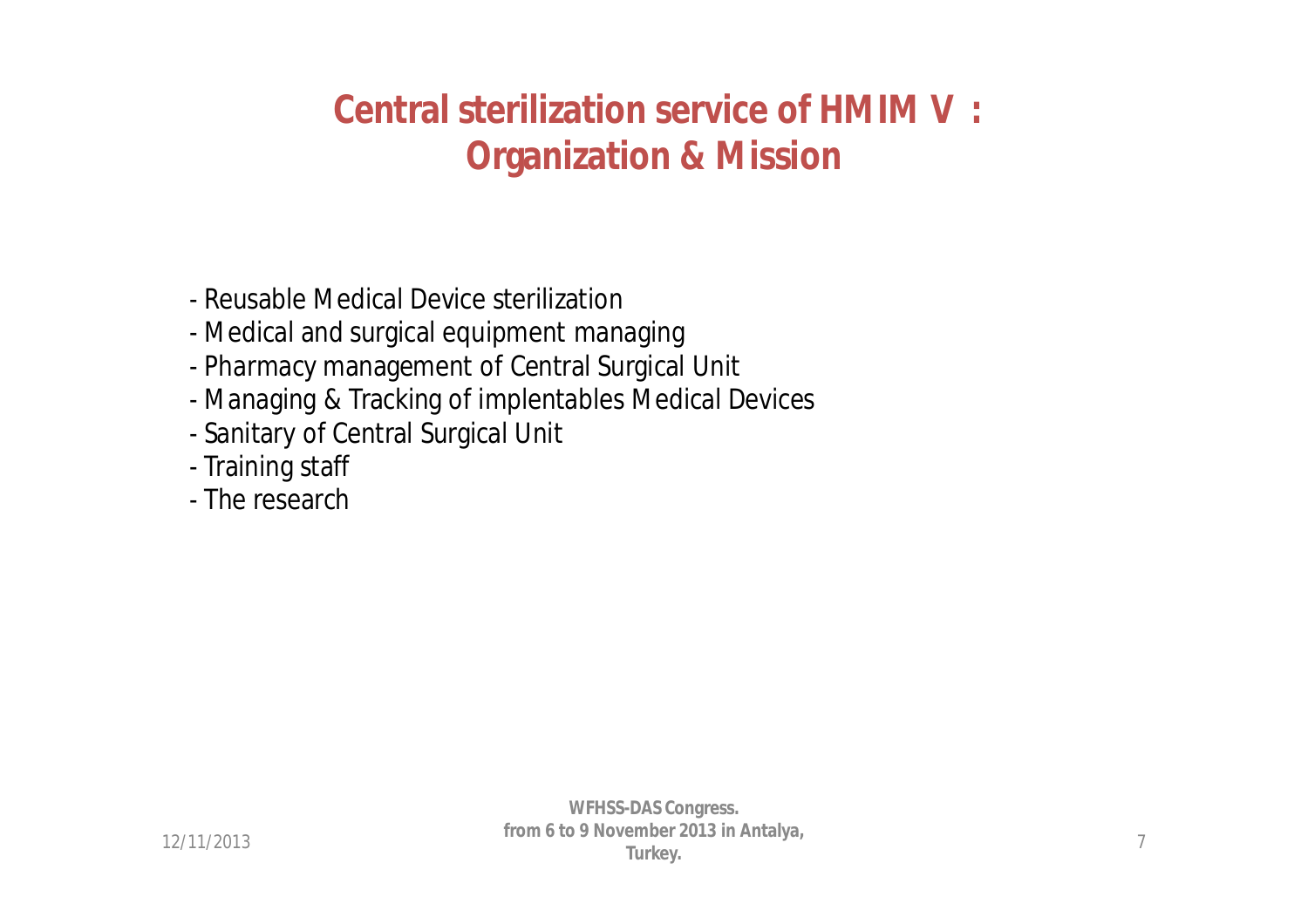### **I- Introduction**

**II- Central sterilization service of HMIM V of Rabat : Organization & Mission .**

### **III- Central sterilization service of HMIM V of Rabat upgrade: Design & Implementation.**

#### **- Pretreatment Area**

- **- Washing Area**
- **- Packaging Area**
- 
- **- Control & Tracking equipement**

**IV- Conclusions**

**WFHSS-DAS Congress. from 6 to 9 November 2013 in Antalya, Turkey.**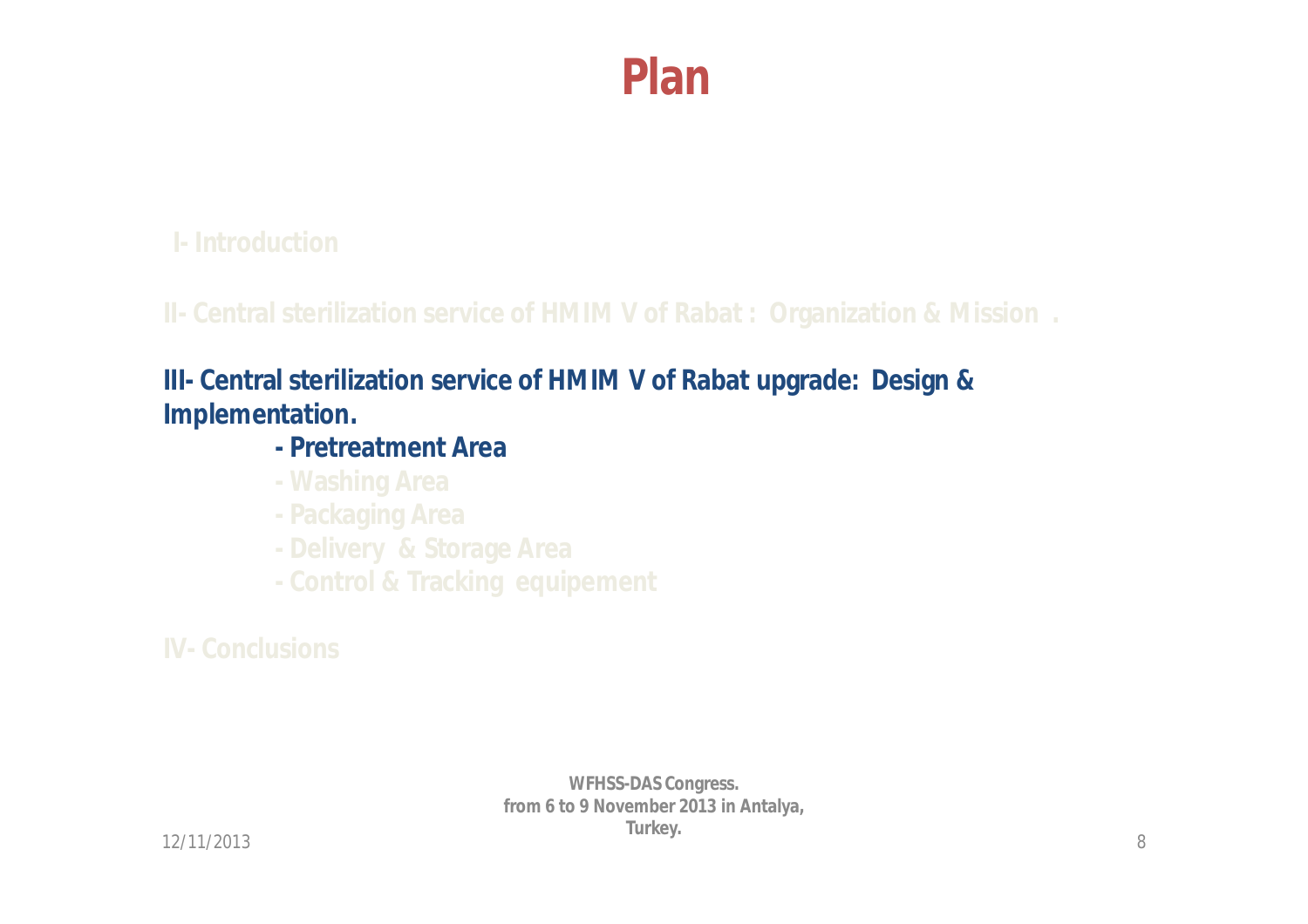## **Pretreatment area**

#### **Before After**



12/11/2013 9 **from 6 to 9 November 2013 in Antalya, WFHSS-DAS Congress. Turkey.**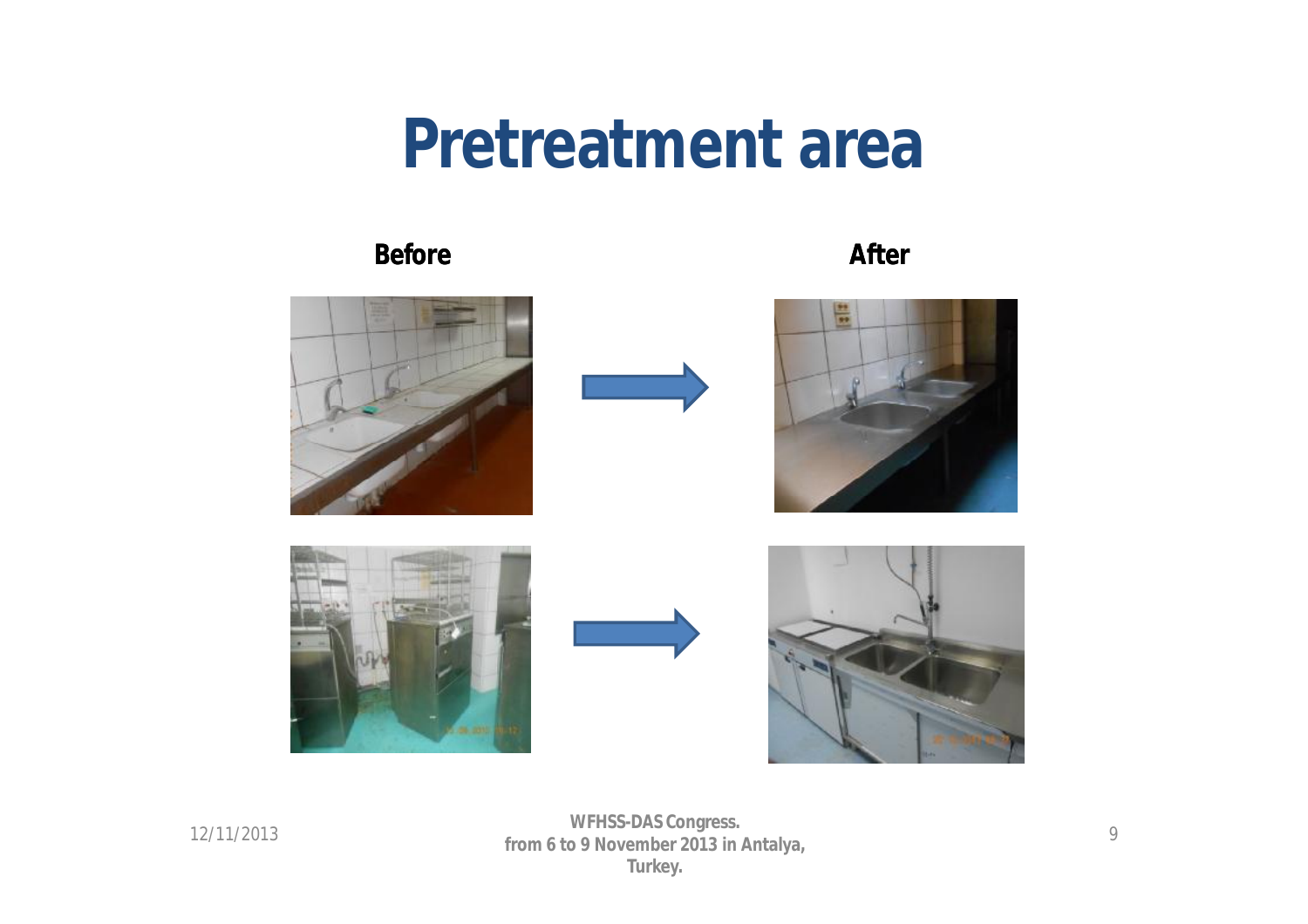### **I- Introduction**

**II- Central sterilization service of HMIM V of Rabat : Organization & Mission .**

### **III- Central sterilization service of HMIM V of Rabat upgrade: Design & Implementation.**

- **- Pretreatment Area**
- **- Washing Area**
- **- Packaging Area**
- 
- **- Control & Tracking equipement**

**IV- Conclusions**

**WFHSS-DAS Congress. from 6 to 9 November 2013 in Antalya, Turkey.**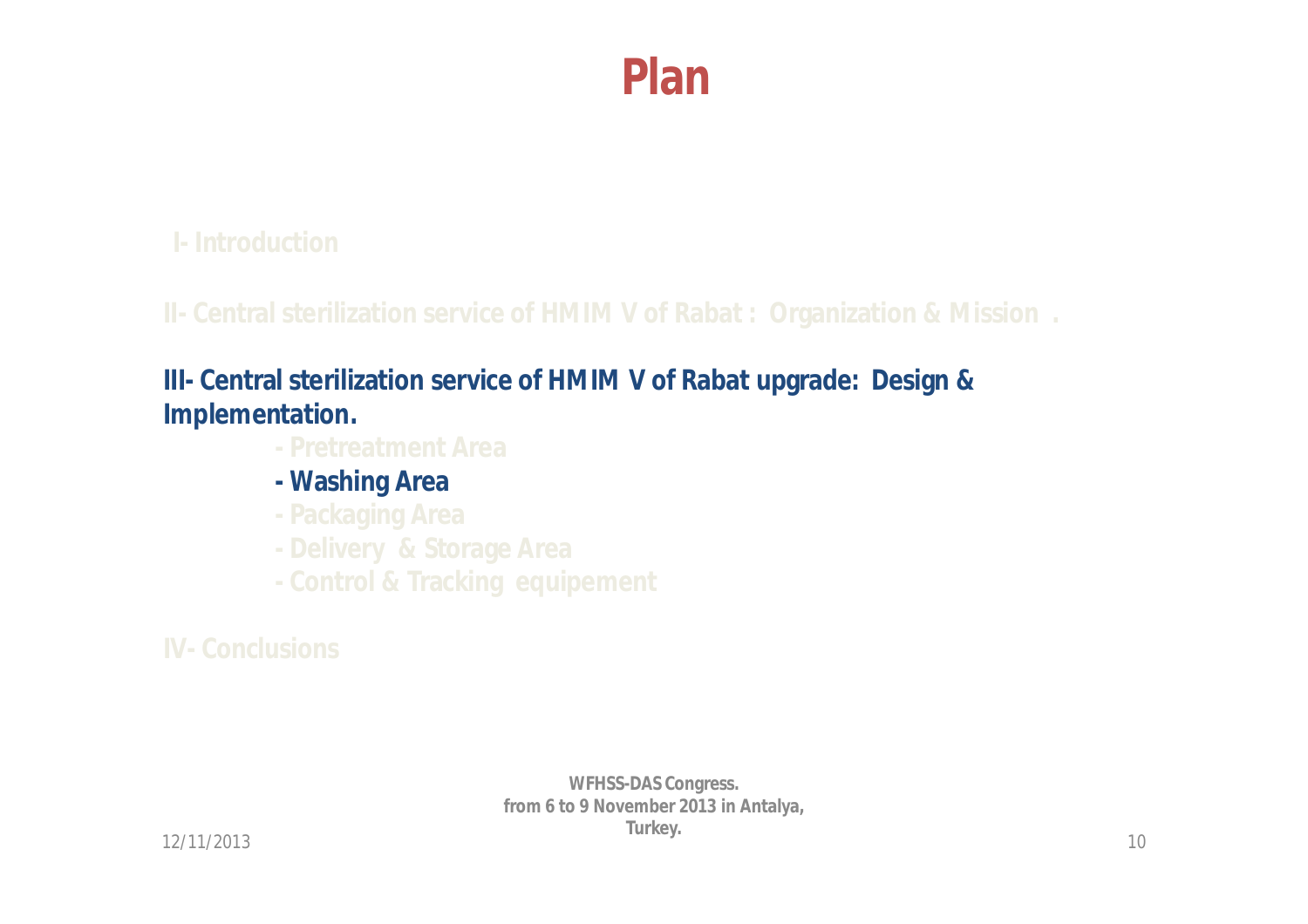

 $\frac{12}{11}$  12/11/2013 **WFHSS-DAS Congress. from 6 to 9 November 2013 in Antalya, Turkey.**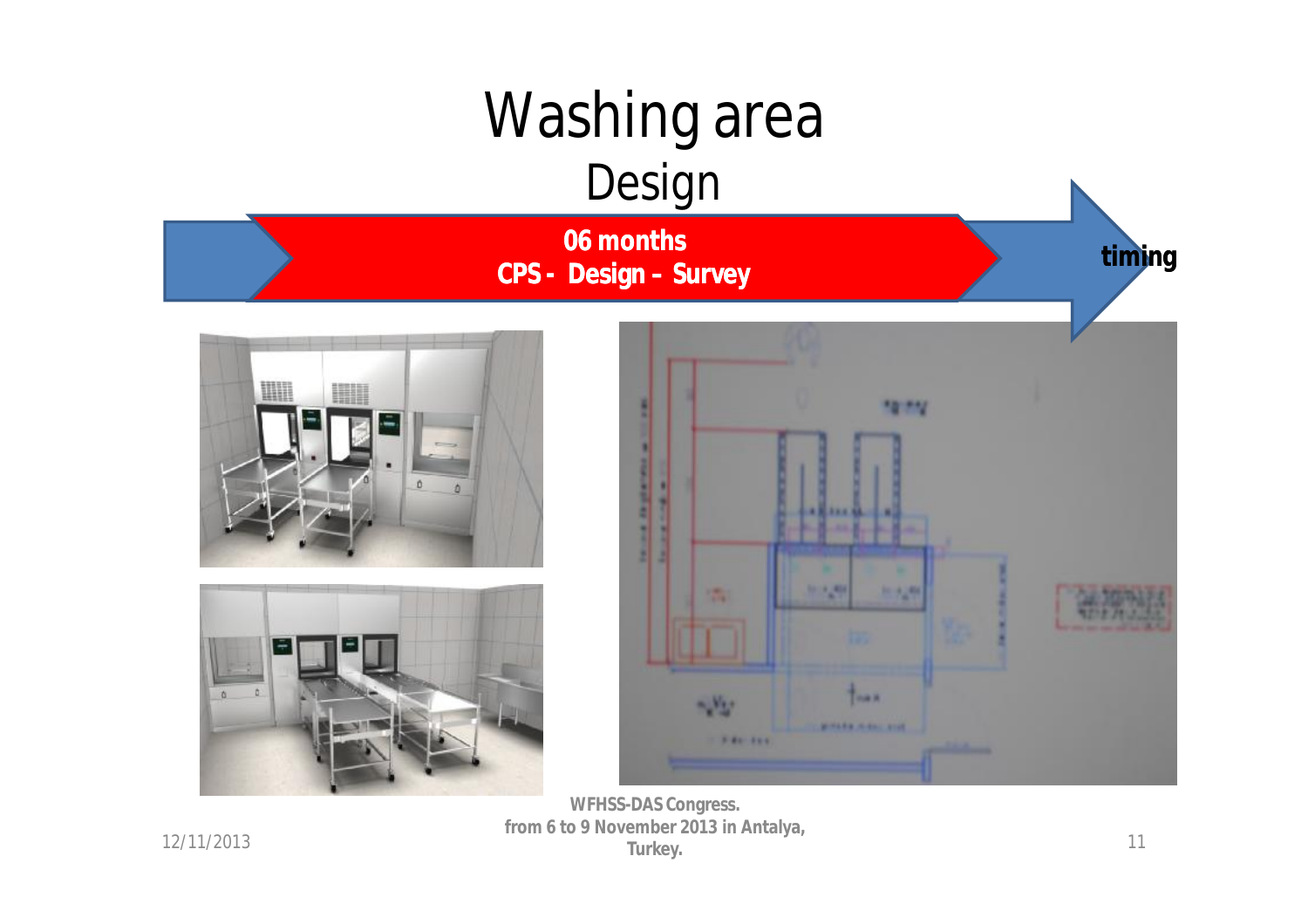

12/11/2013 12 **from 6 to 9 November 2013 in Antalya, WFHSS-DAS Congress. Turkey.**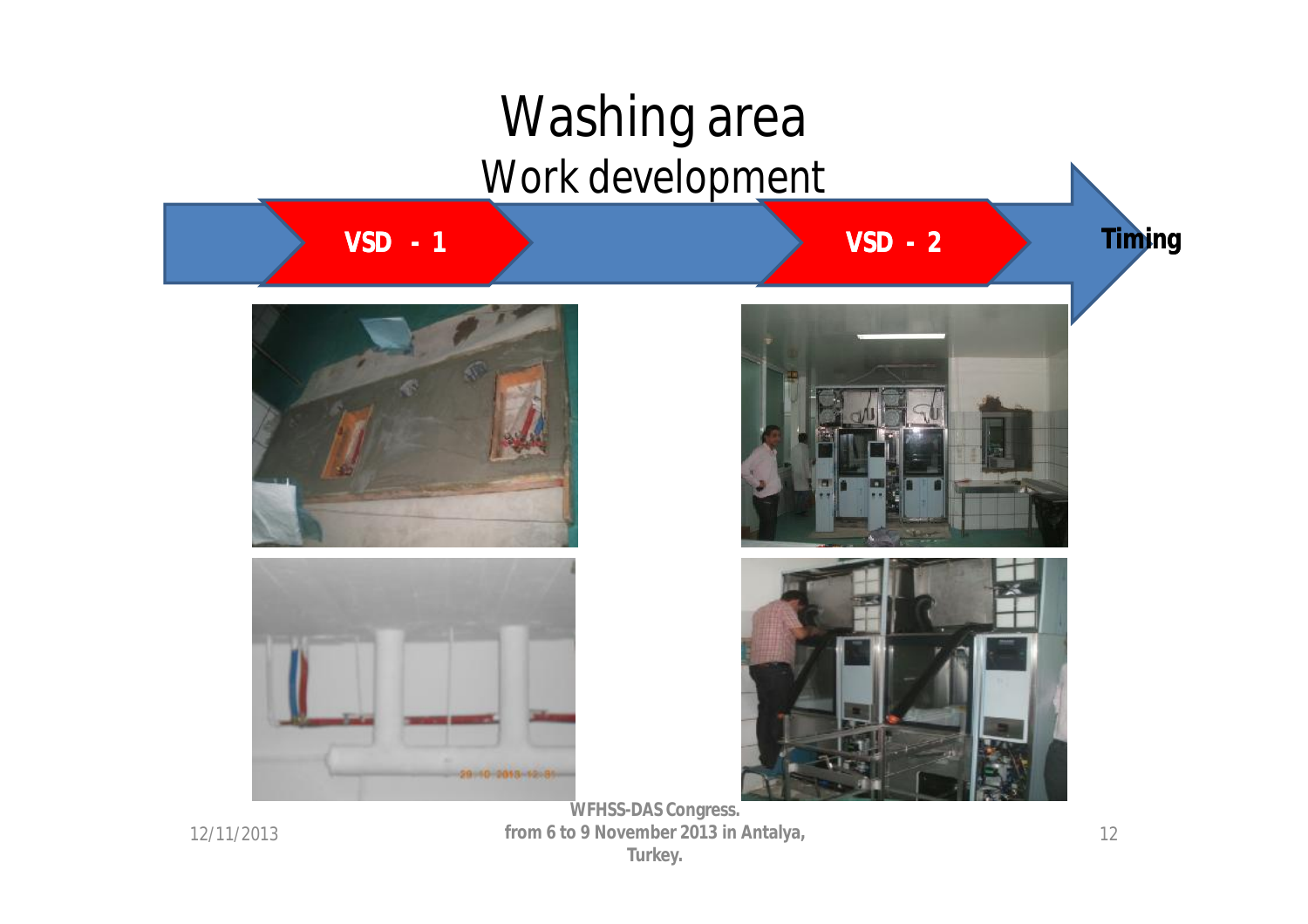## Washing area *Result*

#### **Before After**



 $12/11/2013$  from 6 to 9 November 2013 in Antalya **WFHSS-DAS Congress. from 6 to 9 November 2013 in Antalya, Turkey.**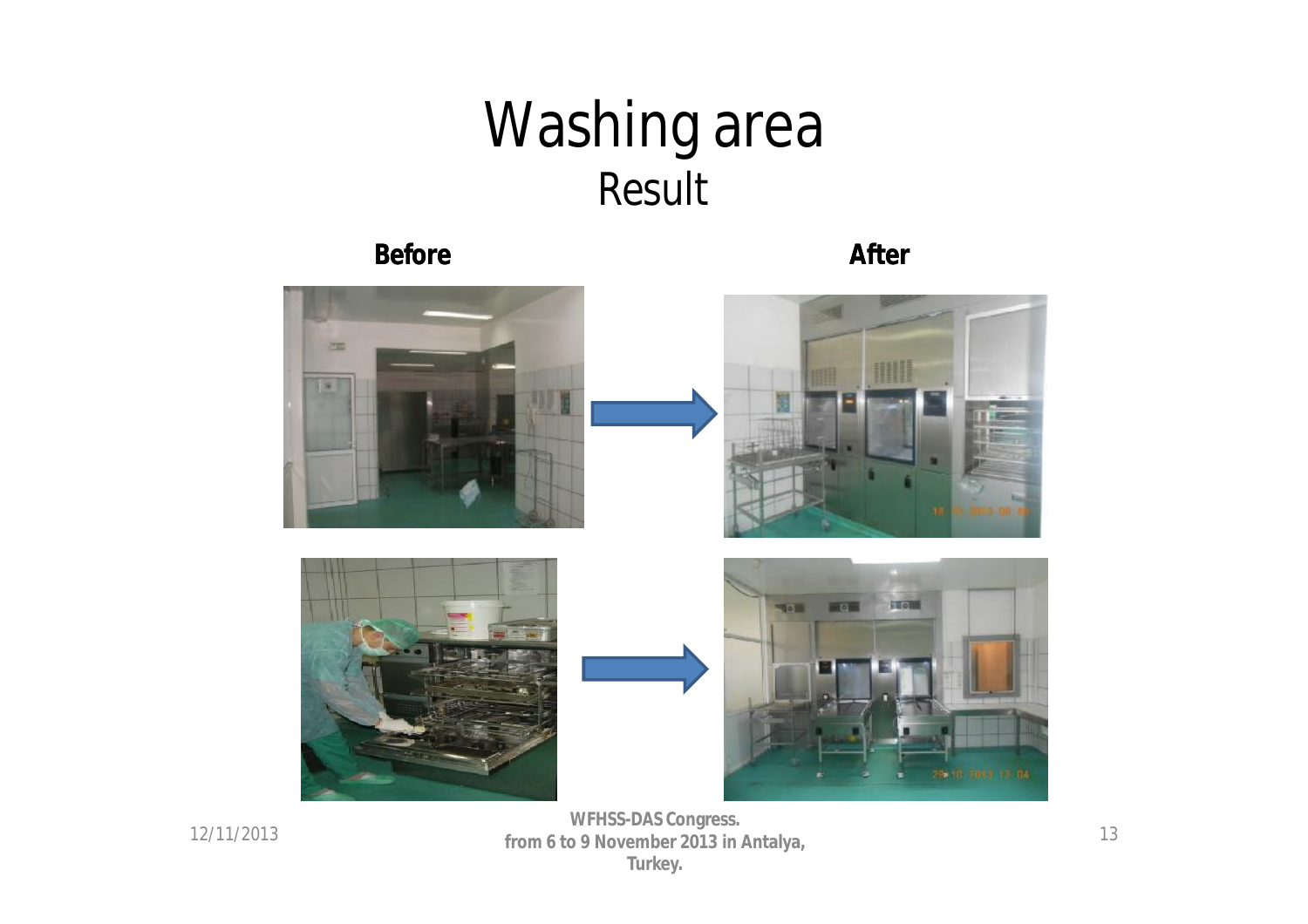### **I- Introduction**

**II- Central sterilization service of HMIM V of Rabat : Organization & Mission .**

### **III- Central sterilization service of HMIM V of Rabat upgrade: Design & Implementation.**

- **- Pretreatment Area**
- **- Washing Area**
- **- Packaging Area**
- 
- **- Control & Tracking equipement**

**IV- Conclusions**

**WFHSS-DAS Congress. from 6 to 9 November 2013 in Antalya, Turkey.**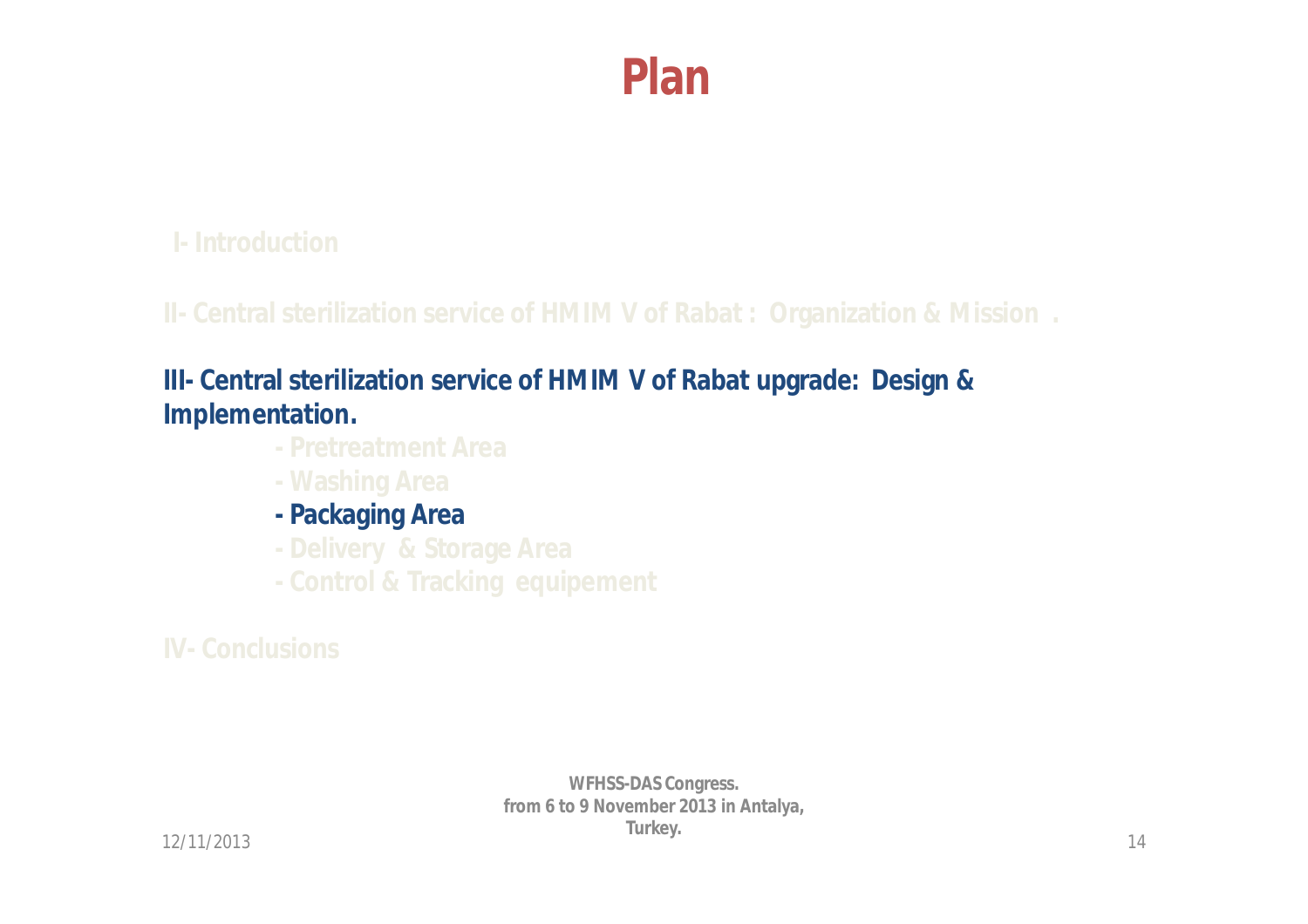# Packaging

#### **Before After**

**WFHSS-DAS Congress. from 6 to 9 November 2013 in Antalya, Turkey.**

12/11/2013

15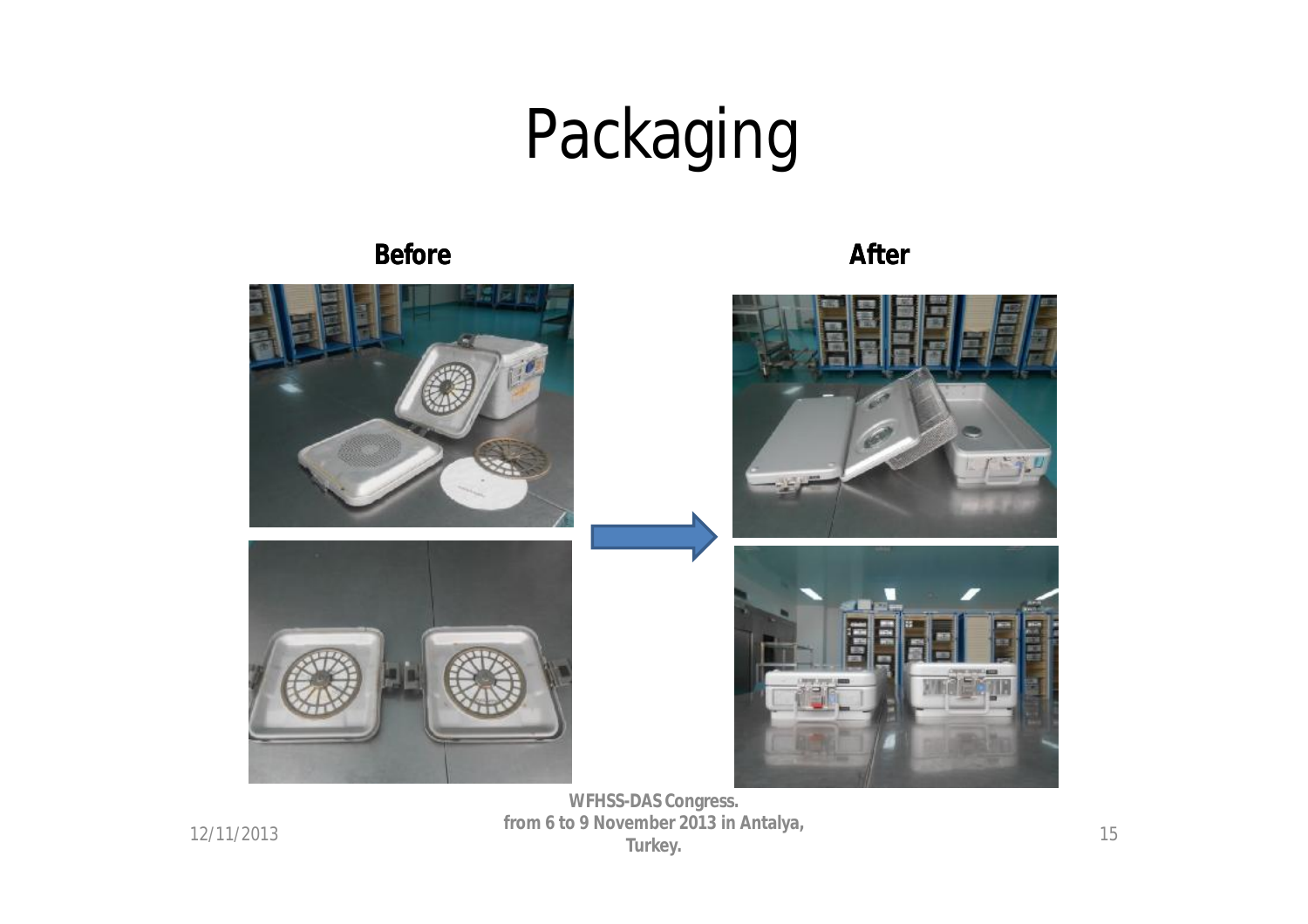### **I- Introduction**

**II- Central sterilization service of HMIM V of Rabat : Organization & Mission .**

### **III- Central sterilization service of HMIM V of Rabat upgrade: Design & Implementation.**

- **- Pretreatment Area**
- **- Washing Area**
- **- Packaging Area**
- **- Control & Tracking equipement**
- **- Delivery & Storage Area**

**IV- Conclusions**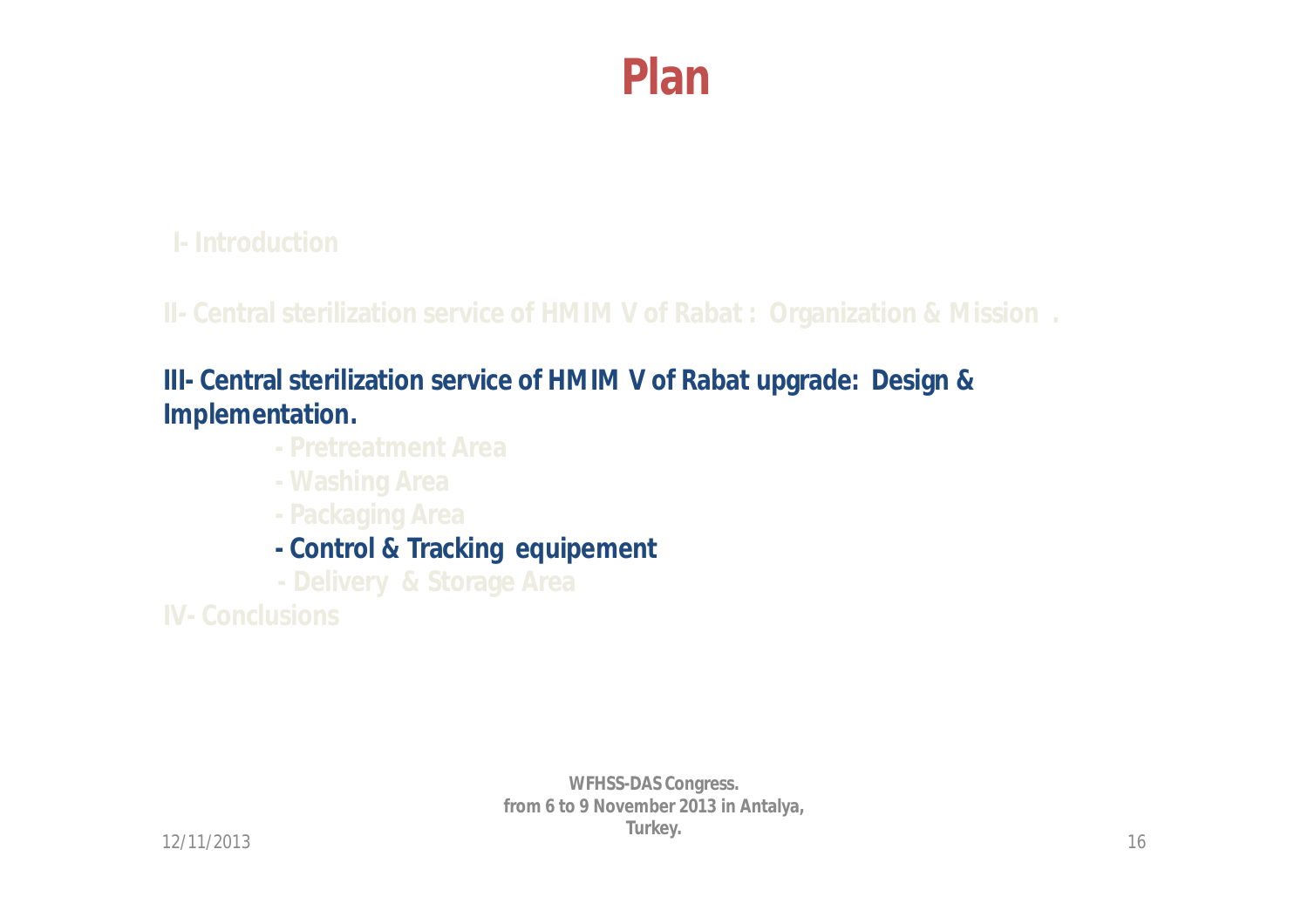## Surgical boxes control

**before After**



 $\frac{12}{11}$  12/11/2013 **WFHSS-DAS Congress. from 6 to 9 November 2013 in Antalya, Turkey.**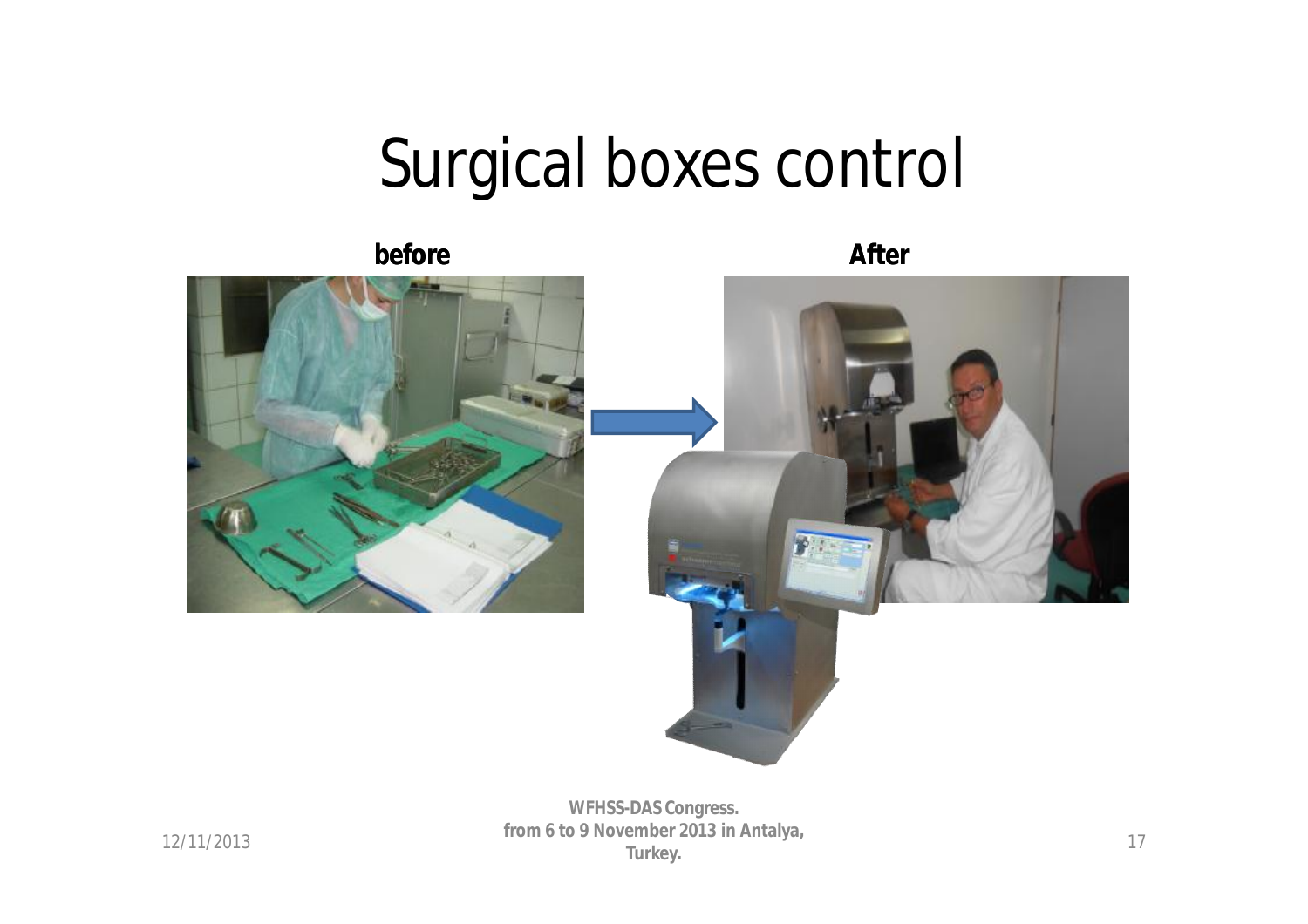### **Air monitoring NAP control**





 $\frac{12}{11/2013}$  18 **WFHSS-DAS Congress. from 6 to 9 November 2013 in Antalya, Turkey.**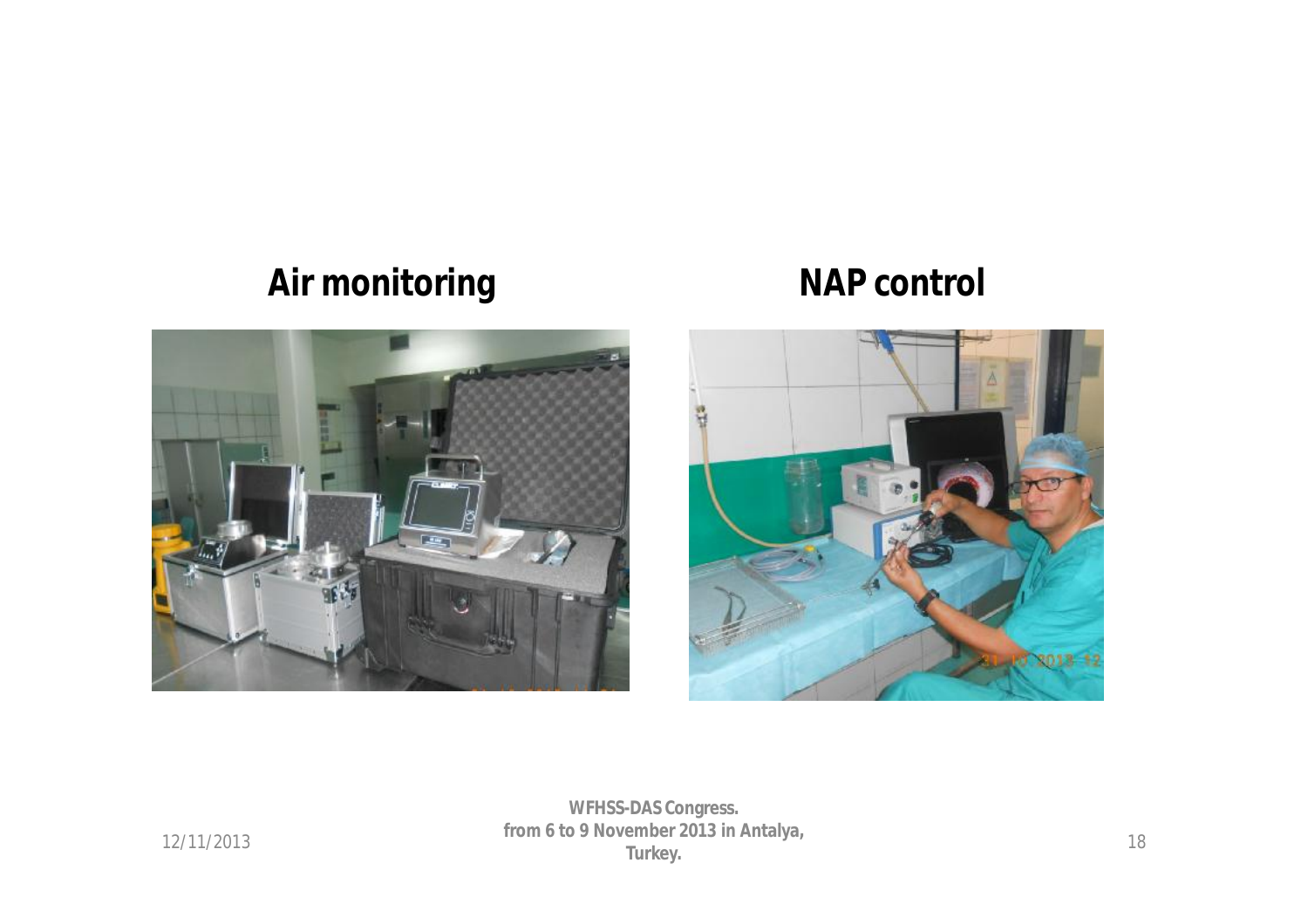### **I- Introduction**

**II- Central sterilization service of HMIM V of Rabat : Organization & Mission .**

### **III- Central sterilization service of HMIM V of Rabat upgrade: Design & Implementation.**

- **- Pretreatment Area**
- **- Washing Area**
- **- Packaging Area**
- **- Control & Tracking equipement**
- **- Delivery & Storage Area**

**IV- Conclusions**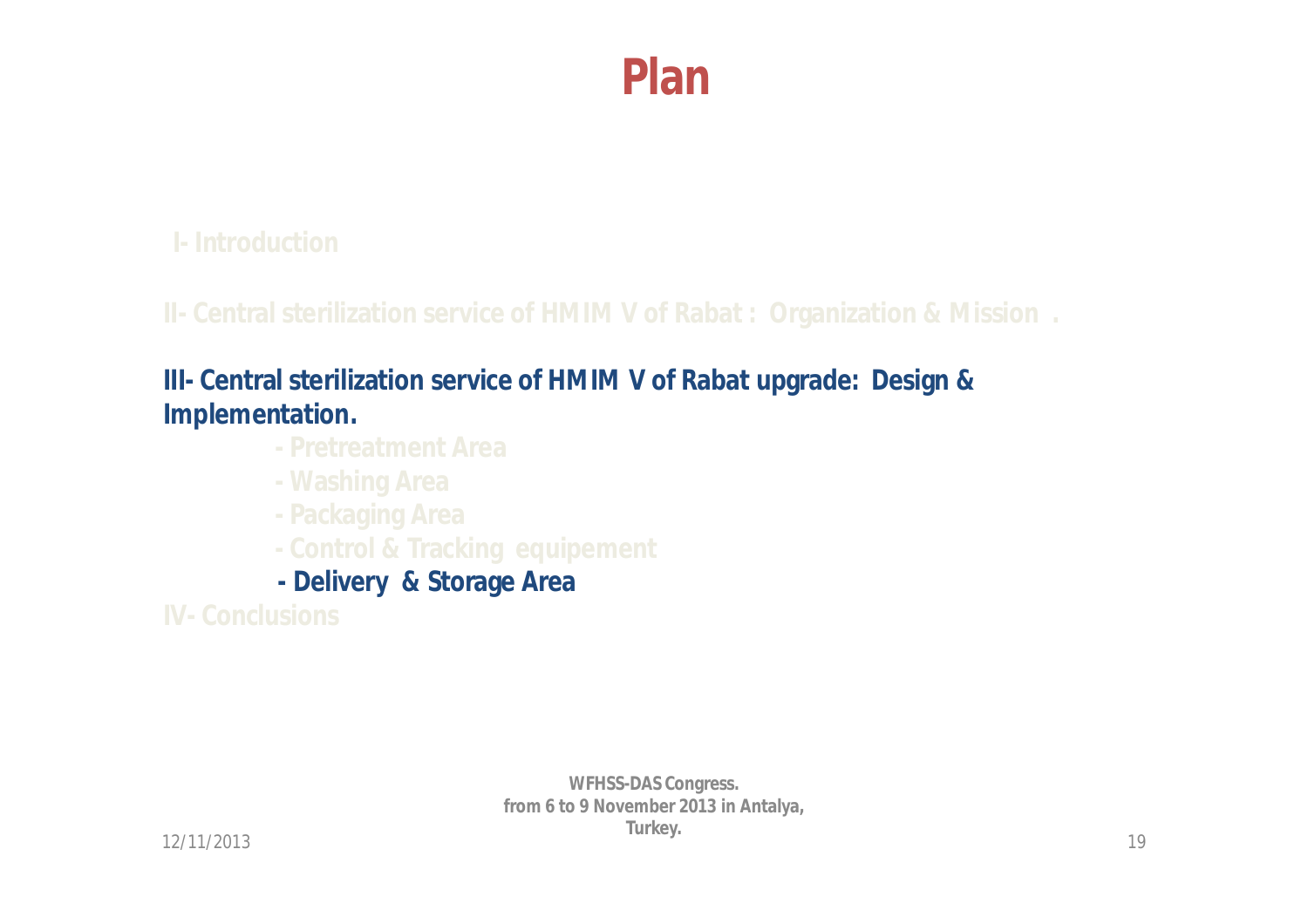## Storage

**Before After**







12/11/2013 20 **from 6 to 9 November 2013 in Antalya, WFHSS-DAS Congress. Turkey.**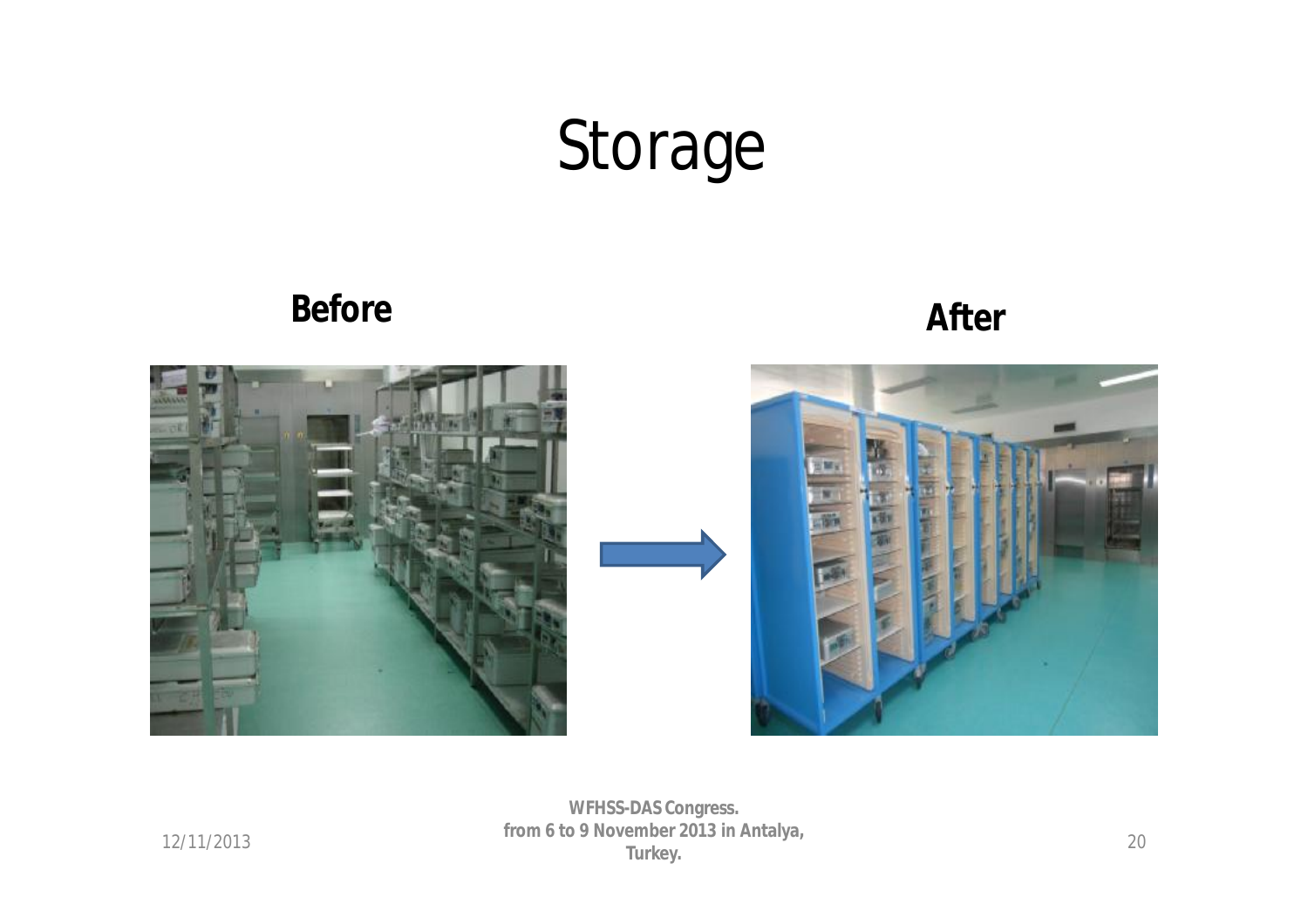## In conclusion

- Physical separation between the washing zone and the packaging zone
- Improvement of wash drawn quality
- More protector packing enabling to more extension expiration date
- Limite : Staff # training

Staff # changing & develop good habits